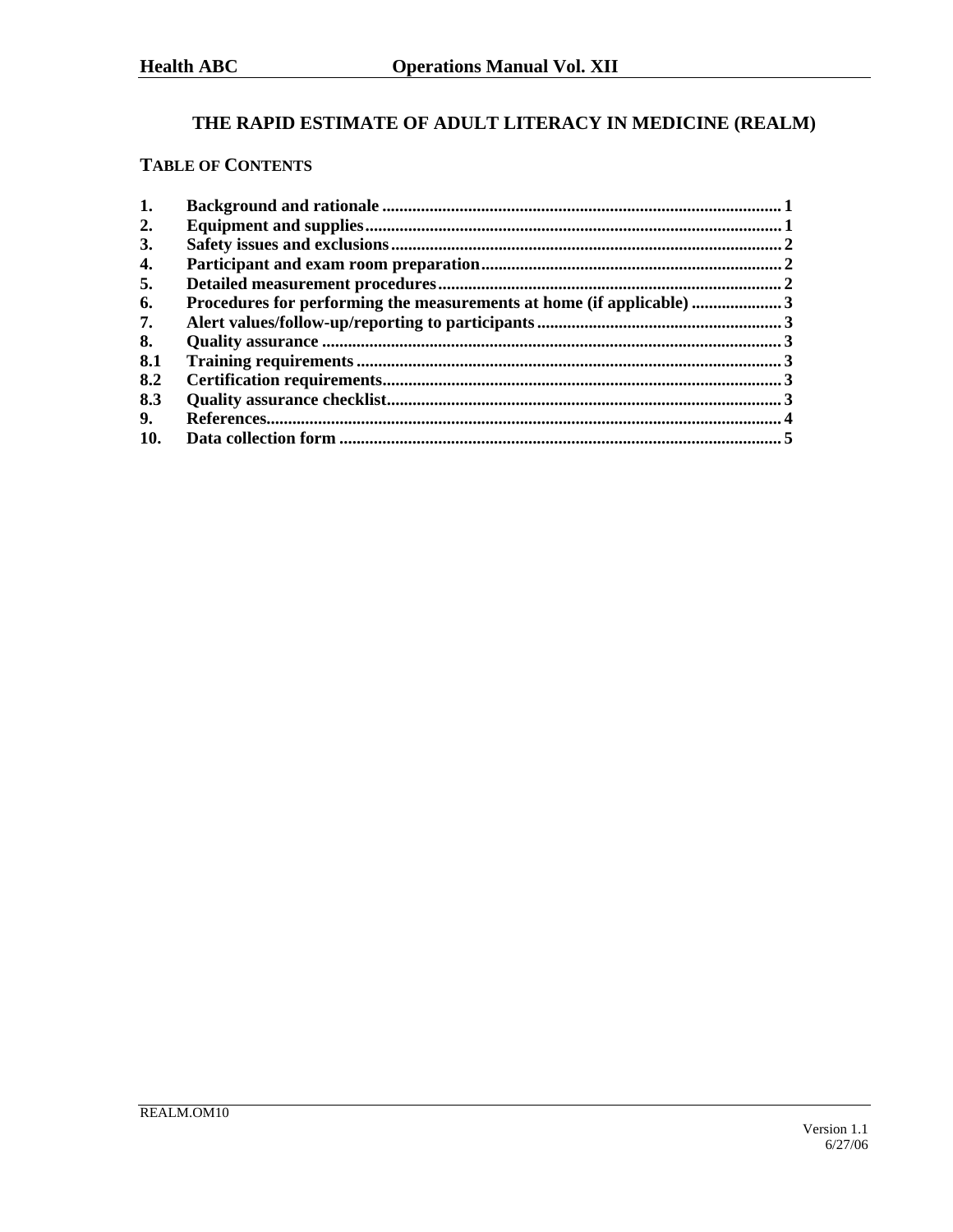## **THE RAPID ESTIMATE OF ADULT LITERACY IN MEDICINE (REALM)**

### **1. Background and rationale**

A major objective of Health ABC is to examine the relationship of socioeconomic factors to both body composition and physical decline in old age. Although years of school completed is commonly used to represent educational attainment, it may not accurately reflect educational background, as the quality of education available varies substantially by geographic region, race, and possibly sex (especially in the 1930's). Several studies have found reading ability to vary widely within a given level of schooling and that grade-equivalent reading level correlates more strongly with health status than years of school completed.

Scores on common measures of cognitive function, the MMSE (from which the Teng 3MS is based) in particular, have been found to vary by educational attainment, largely independent of evidence for decline in function. While formulas exist to "adjust" for differences in education, a recent study found reading level to have a much stronger correlation with MMSE score than other sociodemographic variables including education and that education level makes only a small additional contribution to the regression equation predicting MMSE score. Thus, proper interpretation of scores on tests of cognitive function, such as the 3MS, would benefit from knowledge of participant reading level.

Assessment of reading level will also provide needed data for evaluating the appropriateness of particular instruments and questionnaires for our study population as well as the feasibility of using self-administered forms.

The REALM is a brief, highly reliable (retest correlations > .9), and well-validated word recognition based measure of reading level, targeted to identify low literacy. It consists of 66 common lay-medical terms of variable difficulty and takes 1 to 3 minutes to administer. The REALM provides broad grade-range estimates (0-3, 4-6, 7-8, and 9+) of reading level, but raw scores from zero to 66 may also be used. The REALM has been used in several studies involving patient and clinic populations and appears to be well-suited for use in a large-scale epidemiologic study.

### **2. Equipment and supplies**

- Laminated REALM word list
- Hand-held magnifying lens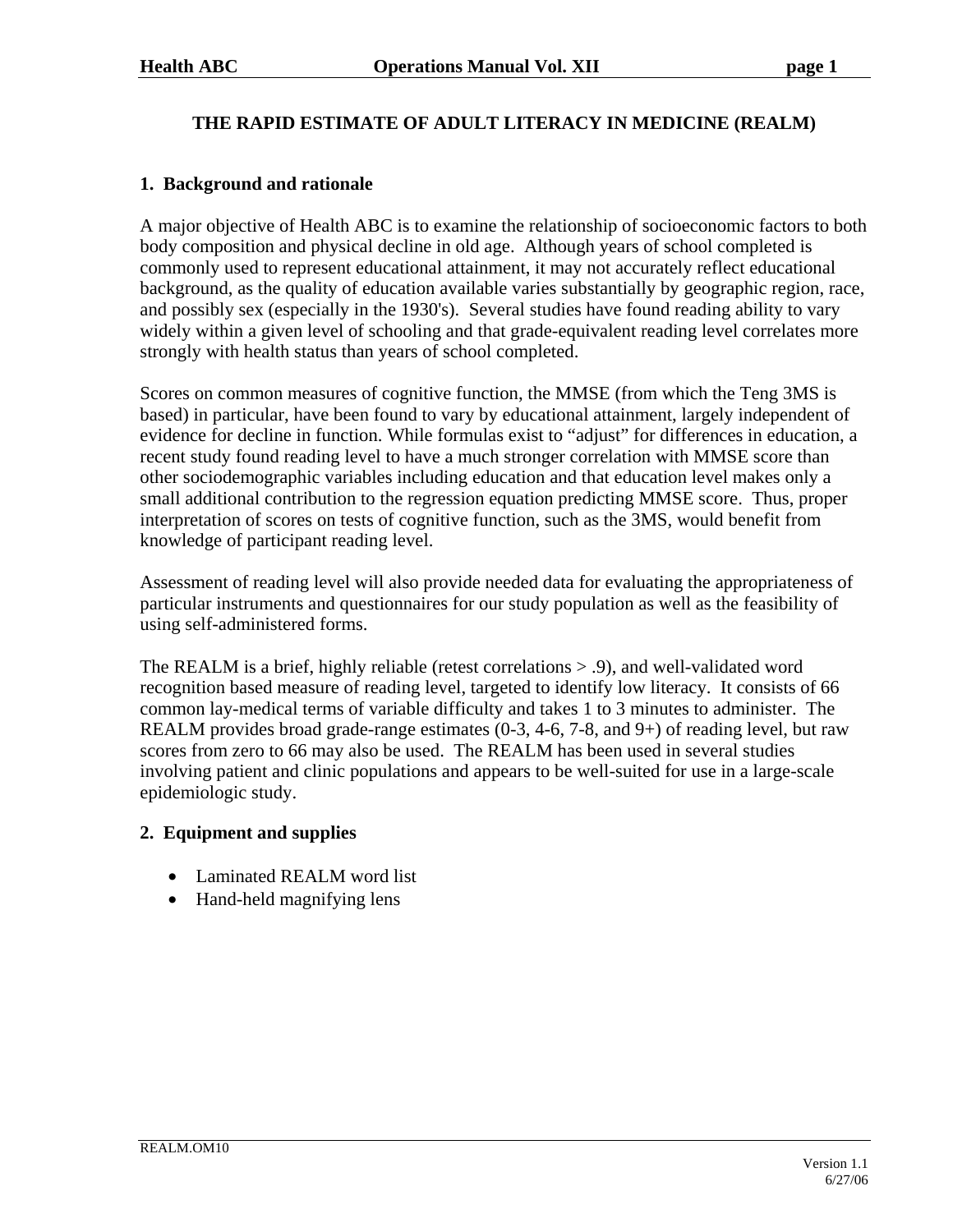#### **3. Safety issues and exclusions**

Participants who have severe visual impairment, that is, those who are unable to see large print with a magnifying lens should be excluded. Exclusion for severe visual impairment should be recorded on the REALM data collection form (Question #4: "Was the REALM administered?" in the Year 10 Clinic Visit Workbook).

#### **4. Participant and exam room preparation**

Testing should be performed in a quiet, well-illuminated room with the participant seated. Participants should be asked whether they need glasses to read and if so, to wear them for testing. A hand-held magnifying lens may be used, if necessary.

#### **5. Detailed measurement procedures**

Ask the participant to be seated and to put on the glasses they normally use for reading or doing close work. Give the participant a laminated copy of the REALM (Card #11a of the Year 10 Clinic Visit Response Cards) and say: *"This sheet contains words commonly used by doctors and their patients. Please read aloud as many words as you can from these three lists. Begin with the first word on List 1 and read aloud. When you come to a word you cannot read, do the best you can or say "skip" and go on to the next word."*

If the participant takes more than 5 seconds on a word, say "skip" and point to the next word, if necessary, to move the participant along. If the participant misses three words in a row, have them pronounce only known words.

Record whether the participant correctly pronounces the word, mispronounces the word, or does not attempt to say the word by filling in the appropriate bubble. Count as correct any selfcorrected word. If the participant is reading the words too fast for you to score the test, you can ask them to read the words more slowly: *"Please read the words slowly so that I can keep up with you."*

Count the number of correct words and record the number on the data collection form. If the participant scores fewer than five words or refuses to take the test, they may not recognize letters well enough to take the vision exam.

Reference values:

| <b>Raw Score</b> | Grade Range         |
|------------------|---------------------|
| $0 - 18$         | 3rd grade and below |
| 19-44            | 4th to 6th grade    |
| $45 - 60$        | 7th to 8th grade    |
| 61-66            | high school         |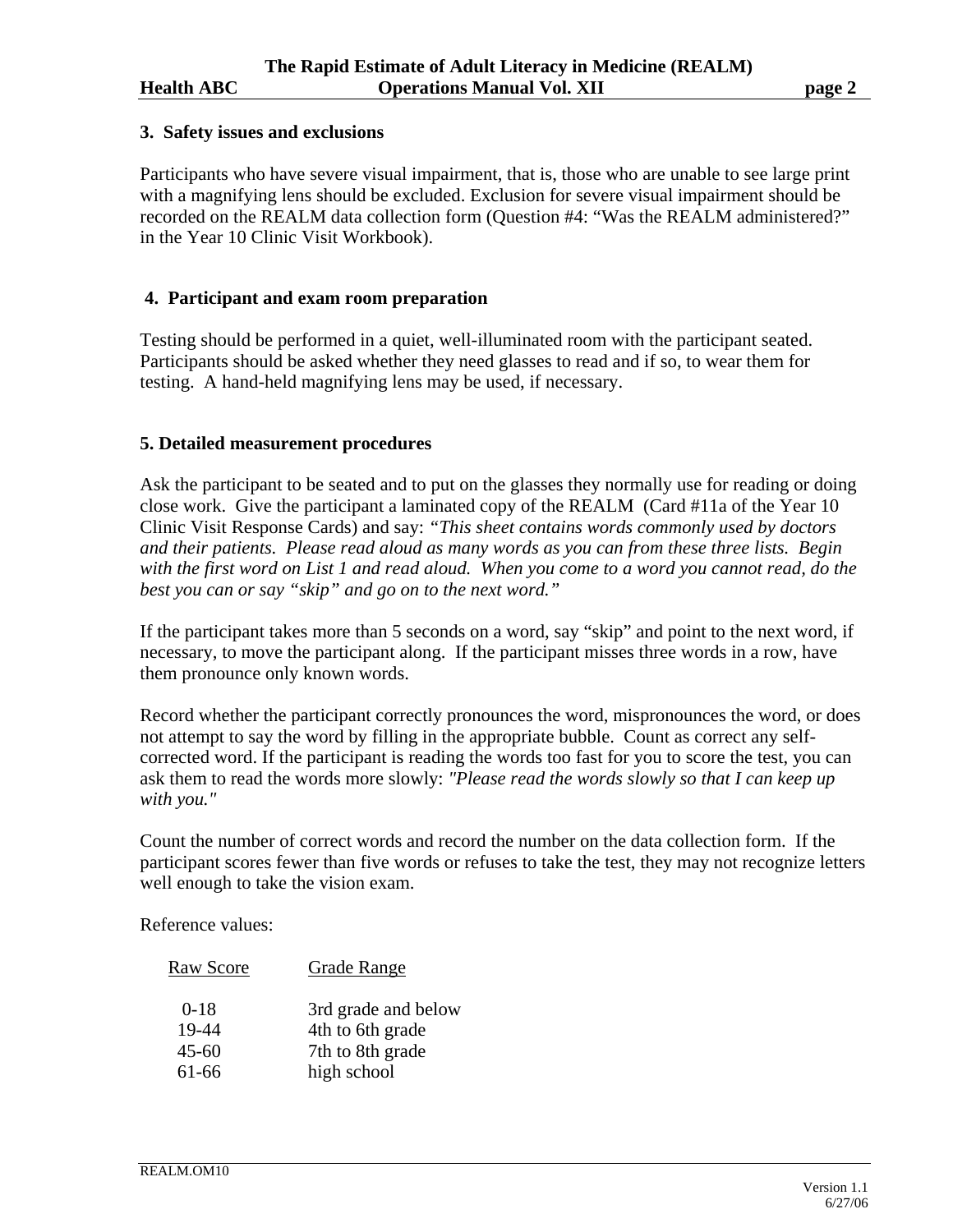#### **6. Procedures for performing the measurements at home (if applicable)**

Follow instructions for clinic administration.

#### **7. Alert values/follow-up/reporting to participants**

None.

### **8. Quality assurance**

#### **8.1 Training requirements**

Examiners must be able to pronounce all words correctly and be familiar with acceptable alternative pronunciations.

#### **8.2 Certification requirements**

- Read and study manual
- Pronounce all 66 words correctly
- Conduct exam on two participants while being observed by the QC officer using the QC checklist
- Discuss problems and questions with local expert or QC officer

#### **8.3 Quality assurance checklist**

- $\Box$  Testing is done in a quiet, well-illuminated room
- $\Box$  Participant asked whether they need glasses to read, and if so, to wear them for testing
- $\square$  Recites instructions correctly
- $\Box$  No more than 5 seconds given to participant to say a word before examiner says "skip" and points to the next word
- $\Box$  Participant is asked to read only known words if they miss three words in a row
- $\Box$  Number of correct words recorded on the data collection form
- $\Box$  Correctly completes form
- $\Box$  Checks form for completeness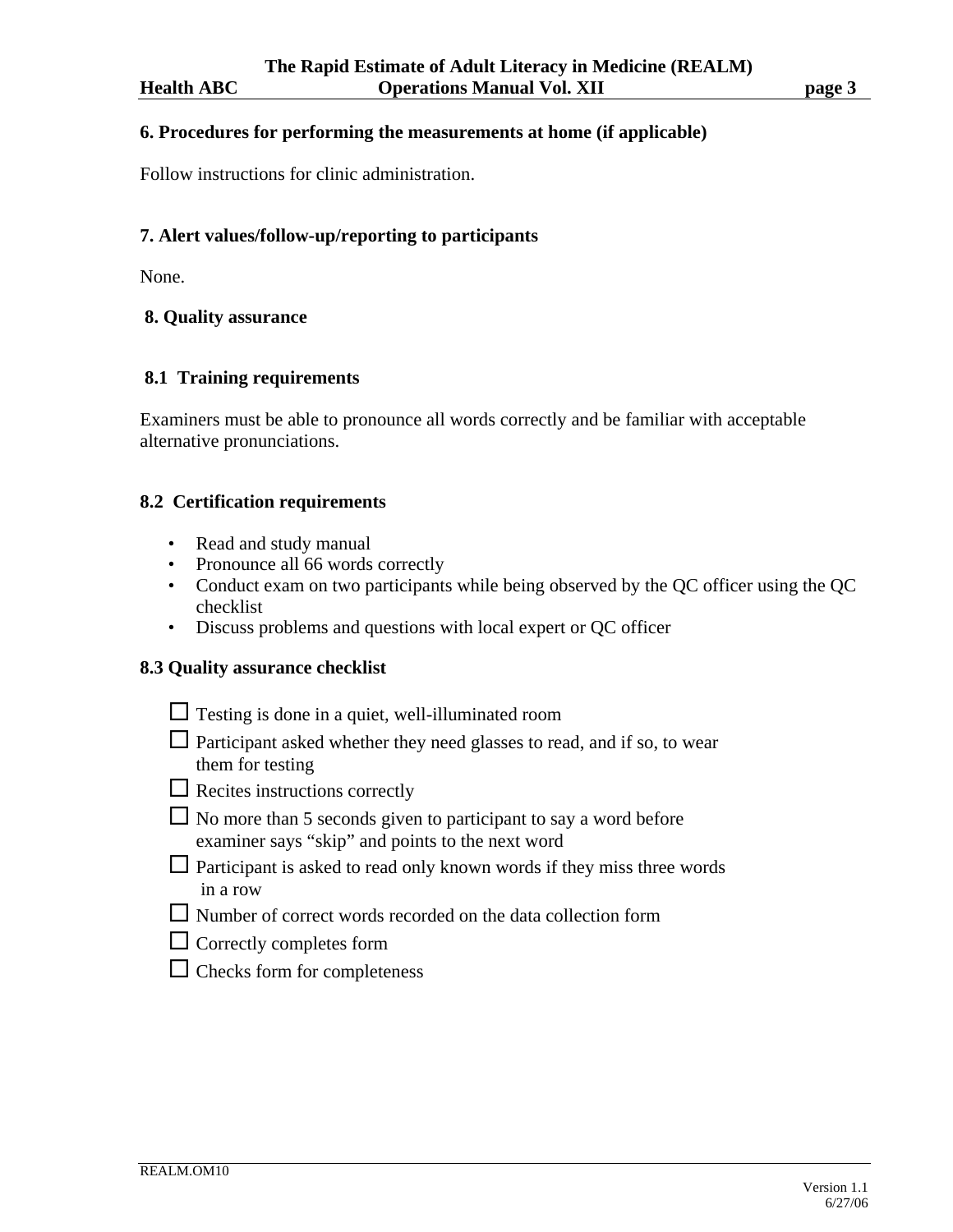### **9. References**

- 1. Baker DW, Parker RM, Williams MV, Clark WS, Nurs J. The relationship of patient reading ability to self-reported health and use of health services. Am J Public Health 1997;87:1027- 1030.
- 2. Davis TC, Arnold C, Berkel HJ, Nandy I, Jackson RH, Glass J. Knowledge and attitude on screening mammography among low-literate, low-income women. Cancer 1996;78:1912- 1920.
- 3. Davis TC, Crouch MA, Long SW, Jackson RH, Bates P, George RB, Bairnsfather LE. Rapid assessment of literacy levels of adult primary care patients. Fam Med 1991;23:433-535.
- 4. Davis TC, Long SW, Jackson RH, Mayeaux EJ, George RB, Murphy PW, Crouch MA. Rapid estimate of adult literacy in medicine: A shortened screening instrument. Fam Med 1993;25:391-395.
- 5. Davis TC, Michielutte R, Askov EN, Williams MV, Weiss BD. Practical assessment of adult literacy in health care. Health Ed Beh 1998;25(5):613-624.
- 6. Weiss BD, Reed R, Kligman EW, Abyad A. Literacy and performance on the Mini-Mental State Examination. J Am Geriatr Soc 1995;43:807-810.
- 7. Williams MV, Baker DW, Honig EG, Lee TM, Nowlan A. Inadequate literacy is a barrier to asthma knowledge and self-care. Chest 1998;114:1008-1015.
- 8. Williams MV, Baker DW, Parker RM, Nurss JR. Relationship of functional health literacy to patients' knowledge of their chronic disease: A study of patients with hypertension and diabetes. Arch Intern Med 1998;158:166-172.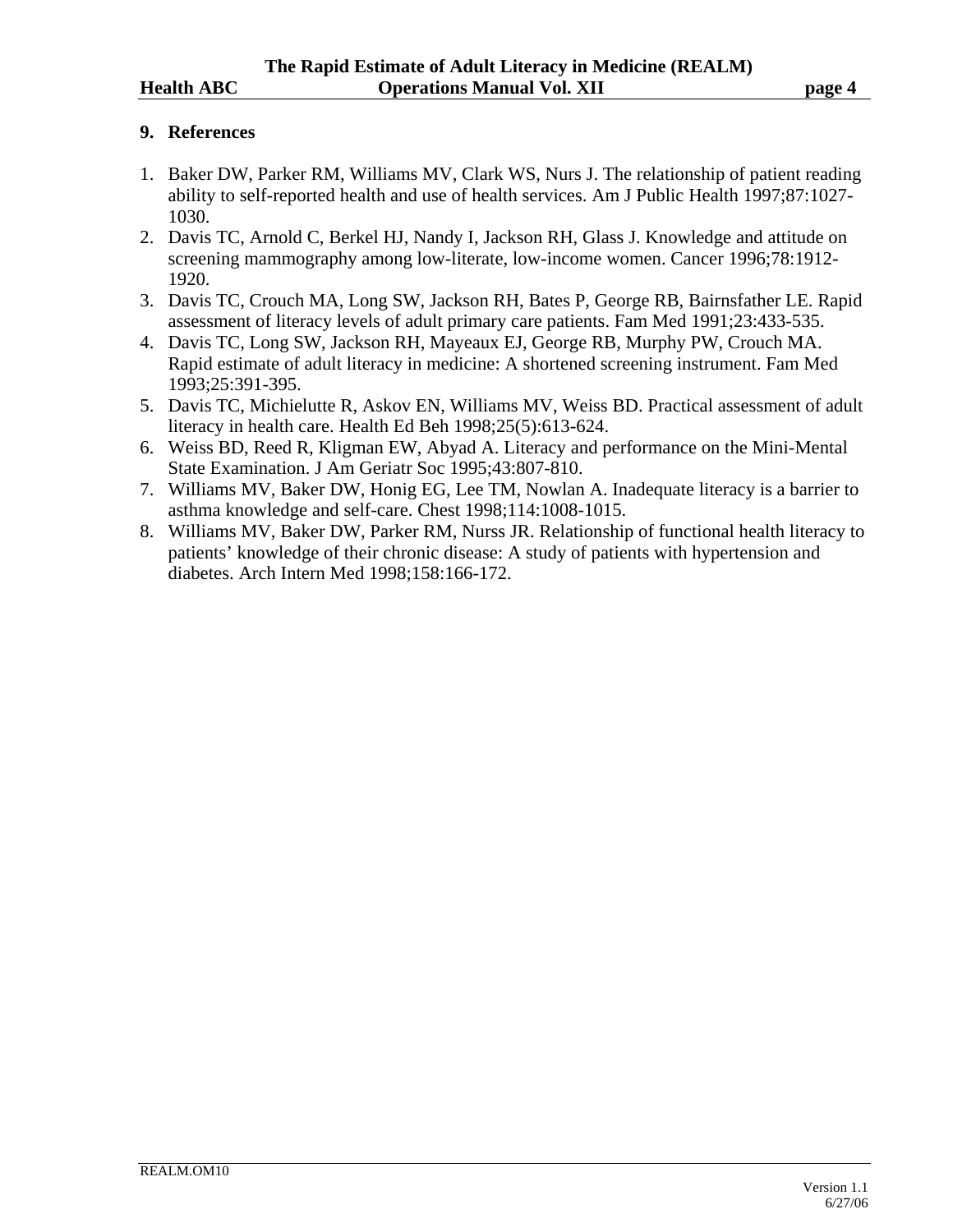#### **10. Data collection form**



2. Place a copy of the REALM before the participant and say: (Examiner Note: REQUIRED - Show card #11a.)

"This sheet contains words commonly used by doctors and their patients. Please read aloud as many words as you can from these three lists. Begin with the first word on List 1 and read aloud. When you come to a word you cannot read, do the best you can or say 'skip' and go on to the next word."

If the participant takes more than five seconds on a word, say "skip" and point to the next word, if necessary, to move the participant along. If the participant misses three words in a row, have them pronounce only known words.

Record whether the participant correctly pronounces the word, mispronounces the word, or doesn't attempt to say the word by filling in the appropriate bubble. Count as correct any self-corrected word.

+Page 53b+

Count the number of correct words and record the number.